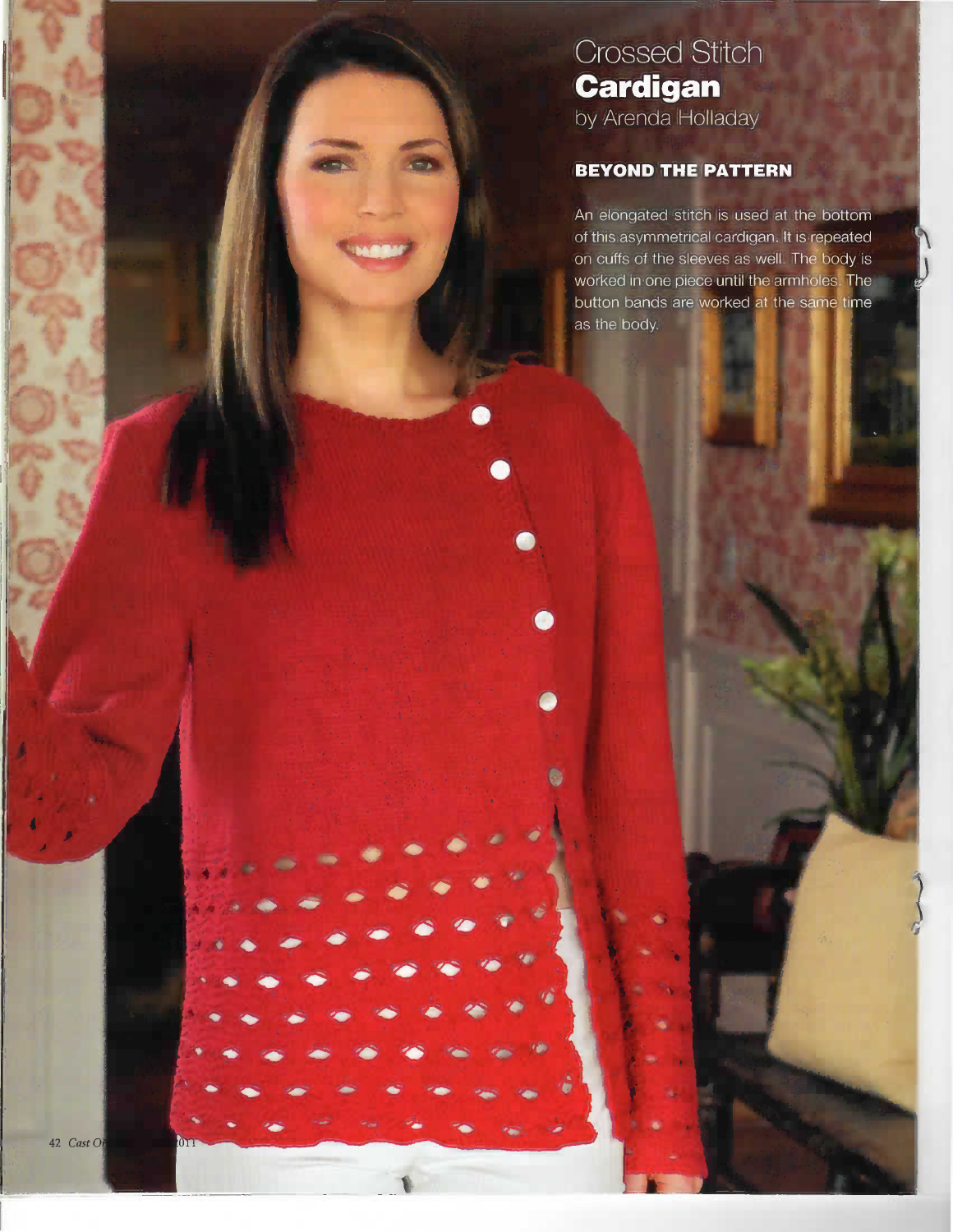### Crossed Stitch Cardigan by Arenda Holladay



Sizes: S (M, L)

#### DESIGNER NOTE This cardigan is a loose fit.

Finished Measurements: Chest: 36 (41, 46)" Length: 241/2 (25, 25 I/2)"

#### Materials:

Hemp for Knitting ALL HEMP 6 DK WEIGHT (3.5oz/100g,165yds/150.8m, 100% Long Fiber Hemp): 7 (8, 9) skeins #011 Raspberry Size 5 (3.75mm) needles or size needed to obtain correct gauge Size 5 (3.75mm) dpn (Optional) Tapestry needle Stitch markers  $Six - 1/2"$  buttons

#### Gauge:

In Stockinette st, 20 sts  $& 28$  rows =  $4''/10$ cm. In Cross Stitch pat, 24 sts & 24 rows = 41/2"/11.5 cm\*. To save time, take time to check gauge.

\*Due to the nature of the Cross Stitch pattern, its gauge is measured over 41/2".

#### Special Abbreviations:

Y03 - Insert needle into next stitch on left needle. Wrap the yarn three times around the needle. Pull the wrapped stitches through the stitch on the left needle to the right needle.

8 Cross Stitch - Slip 8 stitches (dropping the wraps) to the right needle (or dpn). Insert left needle into first 4 of the elongated stitches. Pass them over the 4 elongated stitches to the left. Return all stitches to the left needle and knit each elongated stitch, keeping the stitches crossed.

4 Cross Stitch -Slip 4 sts (dropping the wraps) to the right needle (or dpn). Insert left needle into first 2 of the elongated stitches. Pass them over the 2 elongated stitches to the left. Return all stitches to the left needle and knit each elongated stitch, keeping the stitches crossed.

#### Stitch Pattern:

Cross Stitch Pat (mult of 8 sts) Rows 1-4: Knit. Row 5 (RS): Work Y03 in all sts on row. Row 6: Work 8 Cross St Pat on all sts on row. Rows 7-10: Knit. Row 11: Work YO3 in all sts on row. Row 12: Work 4 Cross St, \*work 8 Cross St; rep from \* to last 4 sts, work 4 Cross St.

#### TECHNICAL TIP

When working the Cross Stitch pattern, you may want to use a dpn to slip the stitches when working the 8 Cross Stitch and 4 Cross Stitch. It makes it a little easier to manage the stitches and enables you to stretch the yarnovers to their full length. If you go to TKGA.com you will find videos demonstrating how to work the Cross Stitch Pattern,

#### DESIGNER NOTE

The long-tail cast on method provides the first row of stitches. If you use this cast on, begin with Row 2 of the Cross Stitch Pattern. It is very easy to get confused as to which is the RS as this pattern is reversible. You may want to place a safety pin on the RS as you work.

It is necessary to firmly block the Cross Stitch Pattern. The finished length of the pattern is 10". It will not be that long as you work it. For that reason, the pattern specifies the number of times to repeat the pattern rather than a specific length.

#### Bottom

CO 184 (216, 248) sts. Work 8 Cross St Pat 23 (27, 31) times across the row. Work 4 reps of pat. Rep Rows I -4 once, end on WS.

#### DESIGNER NOTES

The gauge of the Cross Stitch Pattern is wider than the Stockinette stitch gauge. For that reason, on the first row of Stockinette stitch it is necessary to decrease several stitches so that the bodice does not flare.

**Button Bands: The Garter stitch** button bands are worked at the same time as the Fronts.

lt is necessary to cast on five stitches at both sides. Use the single loop technique. This technique is also called the Backward-loop cast on. You will find a video demonstrating this oh the TKGA.com website. When working the front bands, if you slip the first stitch on every row, the selvedges will be neater.

Buttonholes: It is easy to evenly space the buttonholes on the Garter stitch band. Work the first buttonhole after two ridges. Work the next buttonhole eight ridges after the last buttonhole. (It takes two rows of Garter stitch to make a ridge.) Yarnover buttonholes work well with this pattern. Work the buttonhole three stitches from the selvedge. The Reference section at the back of this issue provides references for yarhover buttonholes.

#### Bodice

With RS facing, work St st, evenly spacing 14 (15,16) decs across the row -170 (201, 232) sts. DO NOT TURN. CO 5 sts at end of row -175 (206, 237) sts, turn. Next Row (WS): K5, p to end of row, DO NOT TURN. CO 5 sts - 180 (211, 242), turn. Work in pat, keeping first and last 5 sts in Garter St. AT THE SAME TIME, work 6 buttonholes on right band. Cont until St st portion meas 61/2", end on WS row. Next Row: Work 63 (70, 78) sts, pm, work 85 (101, 116), pm, work 32 (40, 48) sts.

Shaping Armholes: Work to 3 sts before marker, 80 6 sts, work to 3 sts before marker, 80 6 sts, work to end of row, turn.

#### DESIGNER NOTE

Once the armholes are shaped you have the option of working the fronts and back at the same time or you can work them separately. The pattern provides instructions for working each side and the back independently. Since the right front overlaps the left, center stitches are bound off for the neck shaping and each side is worked independently.

continued on page 44